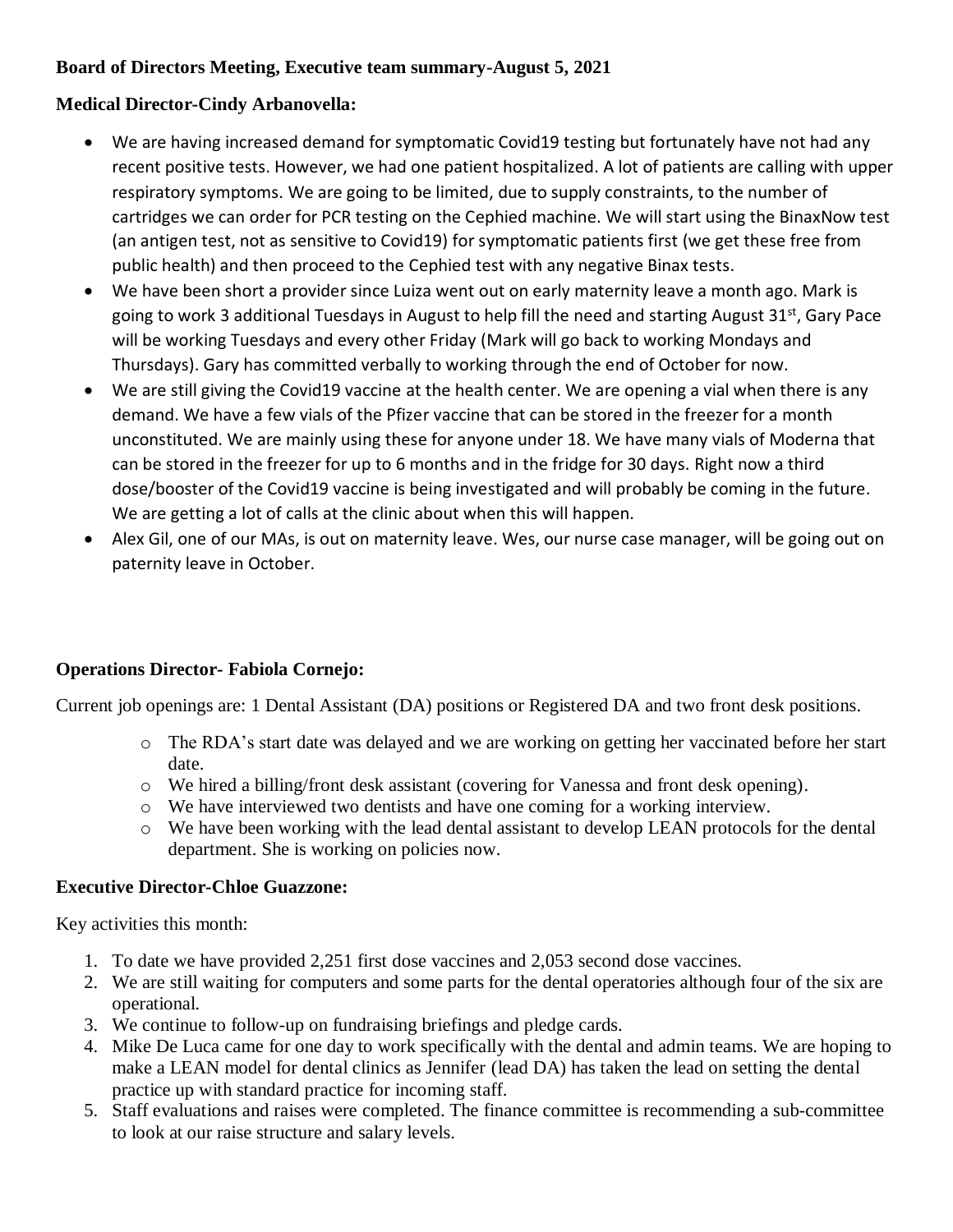- 6. We have received notification that we will have an Operational Site Visit from HRSA in the second quarter of 2022 (Jan-Mar). We had a kick-off call scheduled with The Write Choice Network and our Project Officer Kellie Cosby and are requesting a January date given that Uniform Data System (UDS) often takes up the month of February. We haven't received an official request for dates yet.
- 7. A groundbreaking ceremony was held and announcements were made to local media outlets. The building is really progressing with the foundation going in this week.
- 8. Congressman Huffman has recommended our collaborative project with the AV housing association for funding in the amount of \$400,000. We should discuss what role we want to play in this grant.
- 9. The delta variant is fueling a significant rise in Covid cases and there has been significant policy change at the state level for staff vaccination and testing requirements. We have adjusted our procedure accordingly and discuss changes at weekly staff meetings.

### **Finance**:

- The annual finance audit is in progress and all documents are under review.
- A few zoom meetings were held with Judy Waterman regarding the state of Price-Waterman under Wipfli's management. She has been retained to "right the course" of the organization and has hired a new CFO who is in training now. She will join us at a future finance and board meeting and I am discussing with Judy what I would like her role to be.
- The FY 21-22 budget was discussed at finance committee.
- Finance reports were delayed this month but we now have year-end finance reports that are to be analyzed.

### **Contracts**:

• While it is not a contract, the lease agreement for the additional square footage of land for the parking lot was approved by the school district on July 15th, 2021. Proof of insurance coverage was provided to the school.

## **HRSA:**

- Current HRSA grants: The American Rescue Plan Award (ARP-A) in the amount of \$945,000 (a two-year grant). CADRE in the amount of \$1,000,000 and ARP-C in the amount of \$528,655 (a two-year grant).
- It appears we will receive the Health Professionals Shortage Area (HPSA) technical support grant through Partnership Healthcare Plan.

## **Collaborations:**

- I am working on a shared policy for Covid vaccination for all the ARCH members and potentially other clinics in the county.
- ARCH continues to meet with each other monthly and with Adventist leadership monthly. I met with the new director of Physical Therapy at Adventist to discuss our expansion plans and potential collaboration. We have gathered data on referrals and # of appointments.
- ARCH is developing a job description and plan for hiring a shared tele-psychiatrist.

## **Quality Improvement:**

Annual Visit data trend: